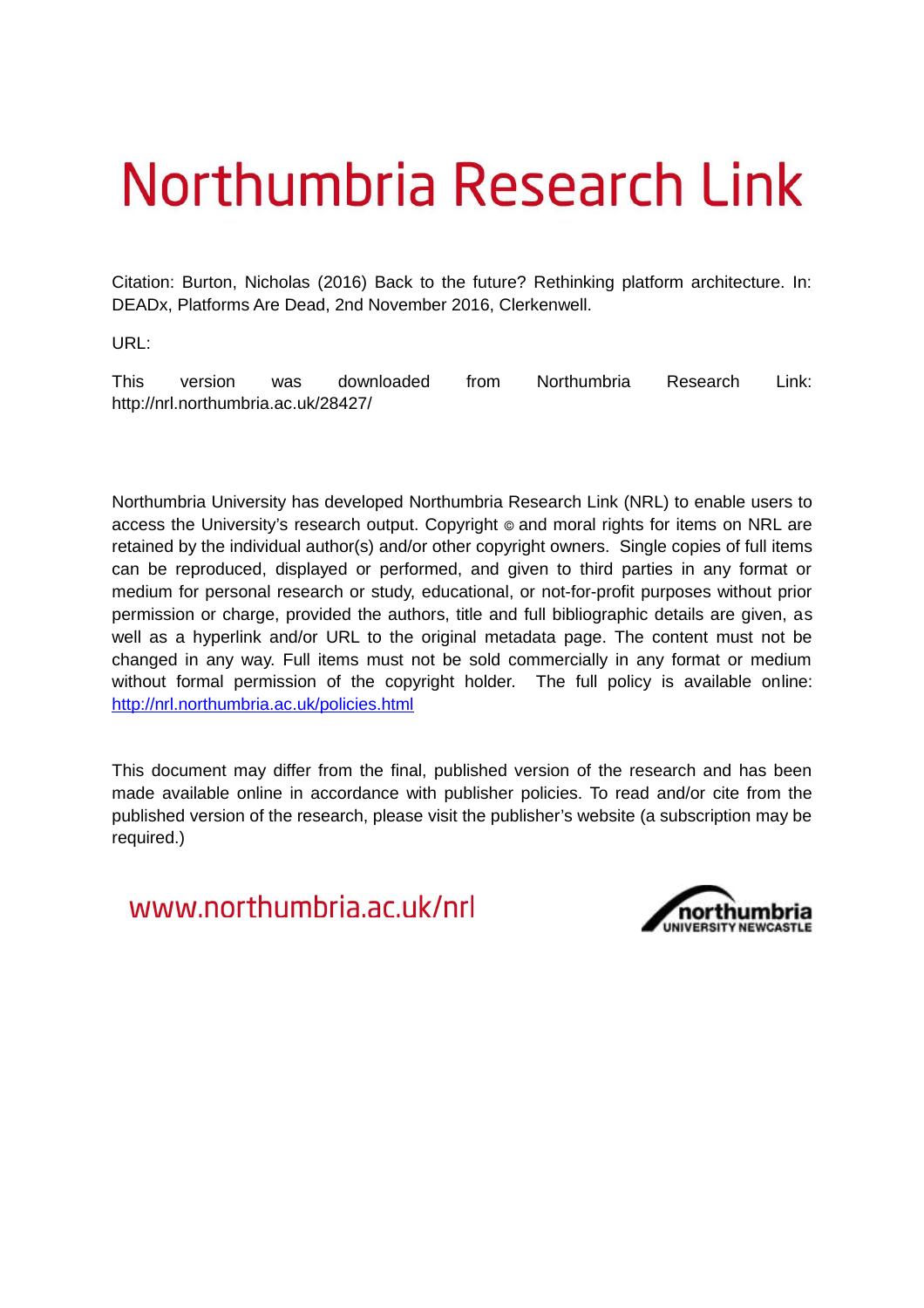### Rethinking platform architecture **Back to the future?**





www.newcastlebusinessschool.co.uk

**Newcastle Business School**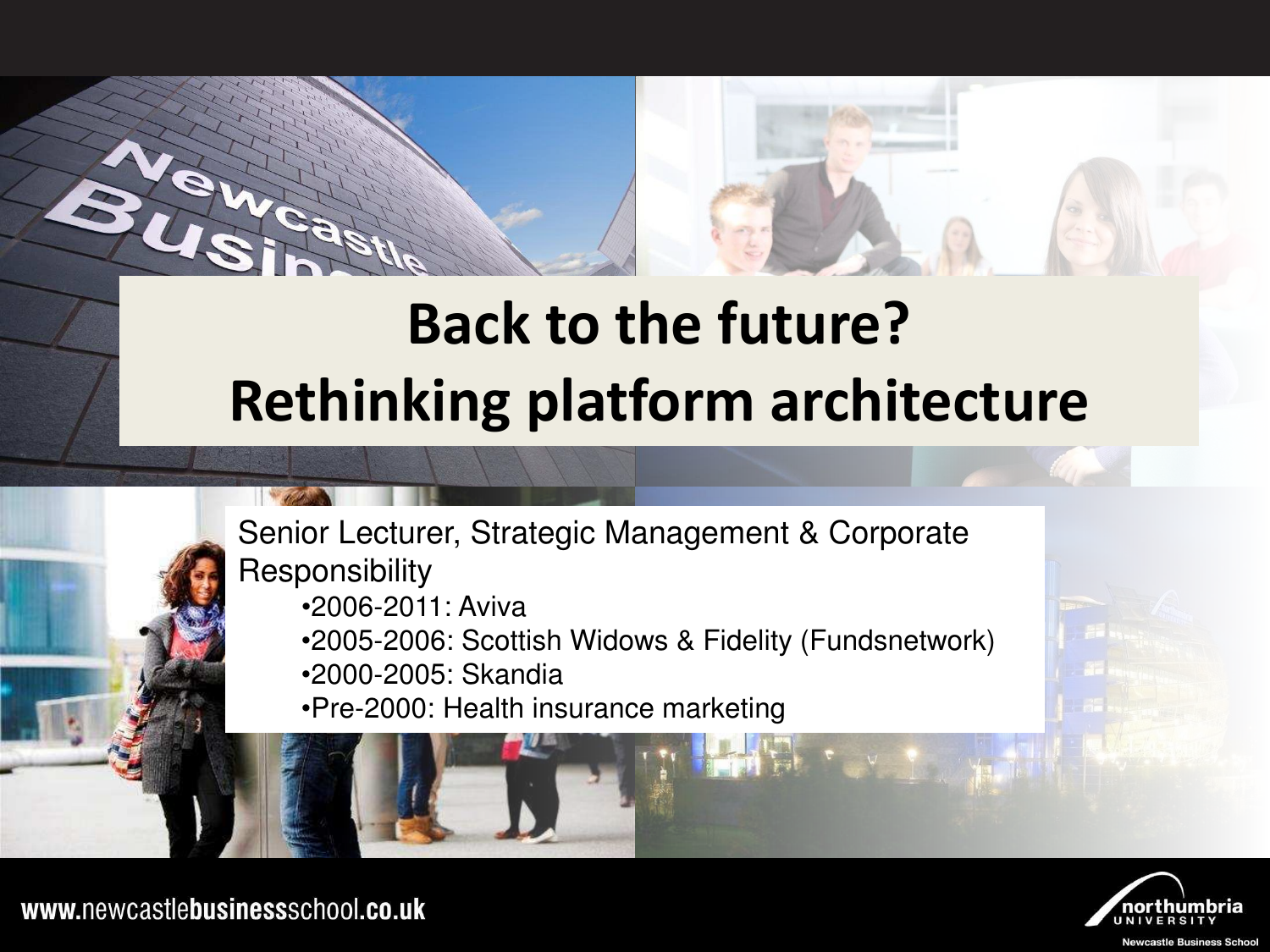

### Research outline

- UK personal pensions
- 31 unstructured interviews across 8 "manufacturer" firms, late 2014
- Discussions related to factors associated with change between 1984-2014
	- Product structure
	- Firm structure
	- Industry structure
- Thematic map created at different levels, and connections between levels
- Period emphasised  $2012-2014$  "reintegration" phase

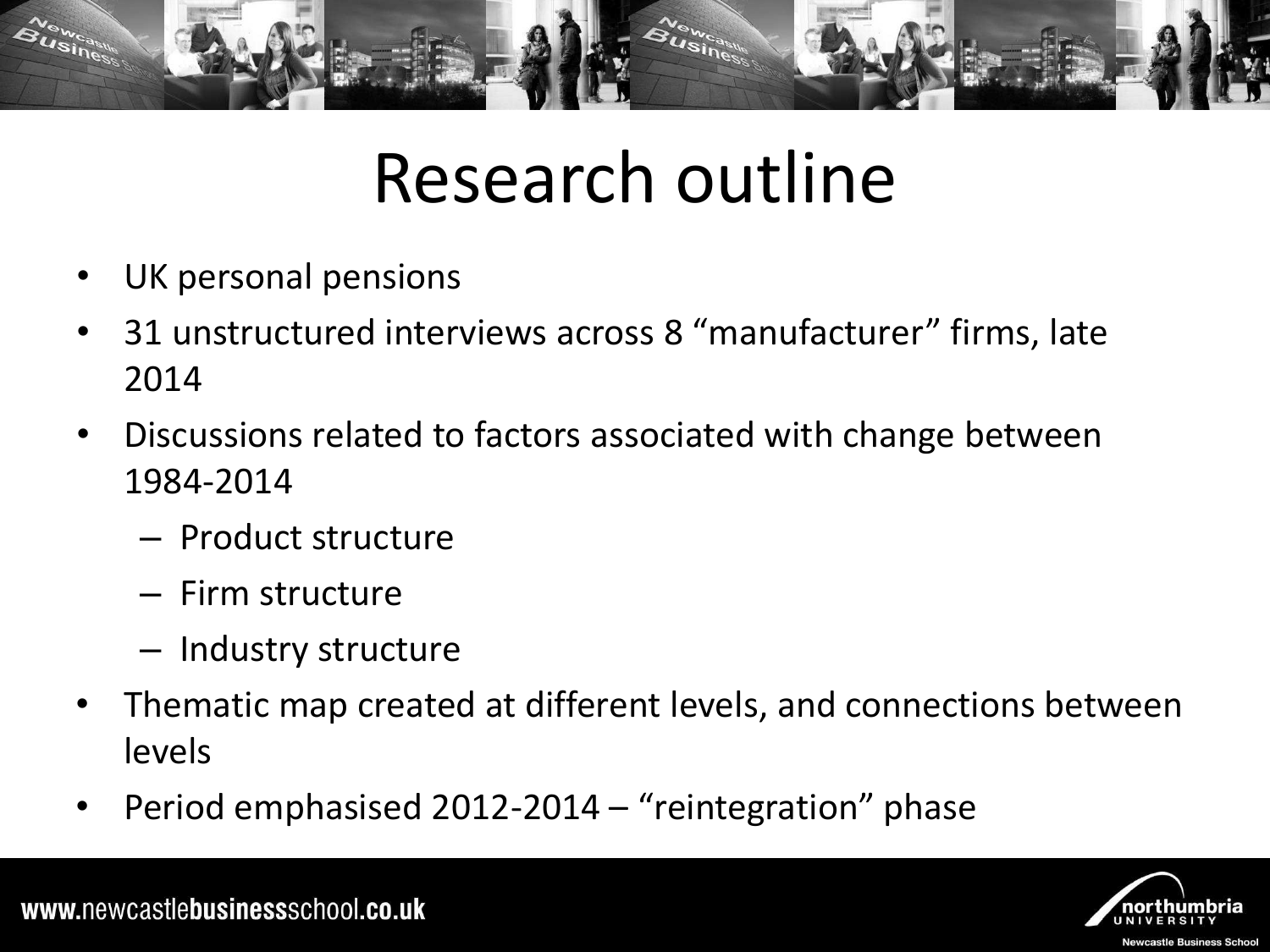

### Modularity

• Modularity occurs when a system can be broken apart into components whereby the components interface with each other in a defined manner



#### **2005 – 2012:**

we can recognise the emergence of an open and modular **product** and **industry** structure (that began c1999) – systems break apart and components interact via standards



www.newcastlebusinessschool.co.uk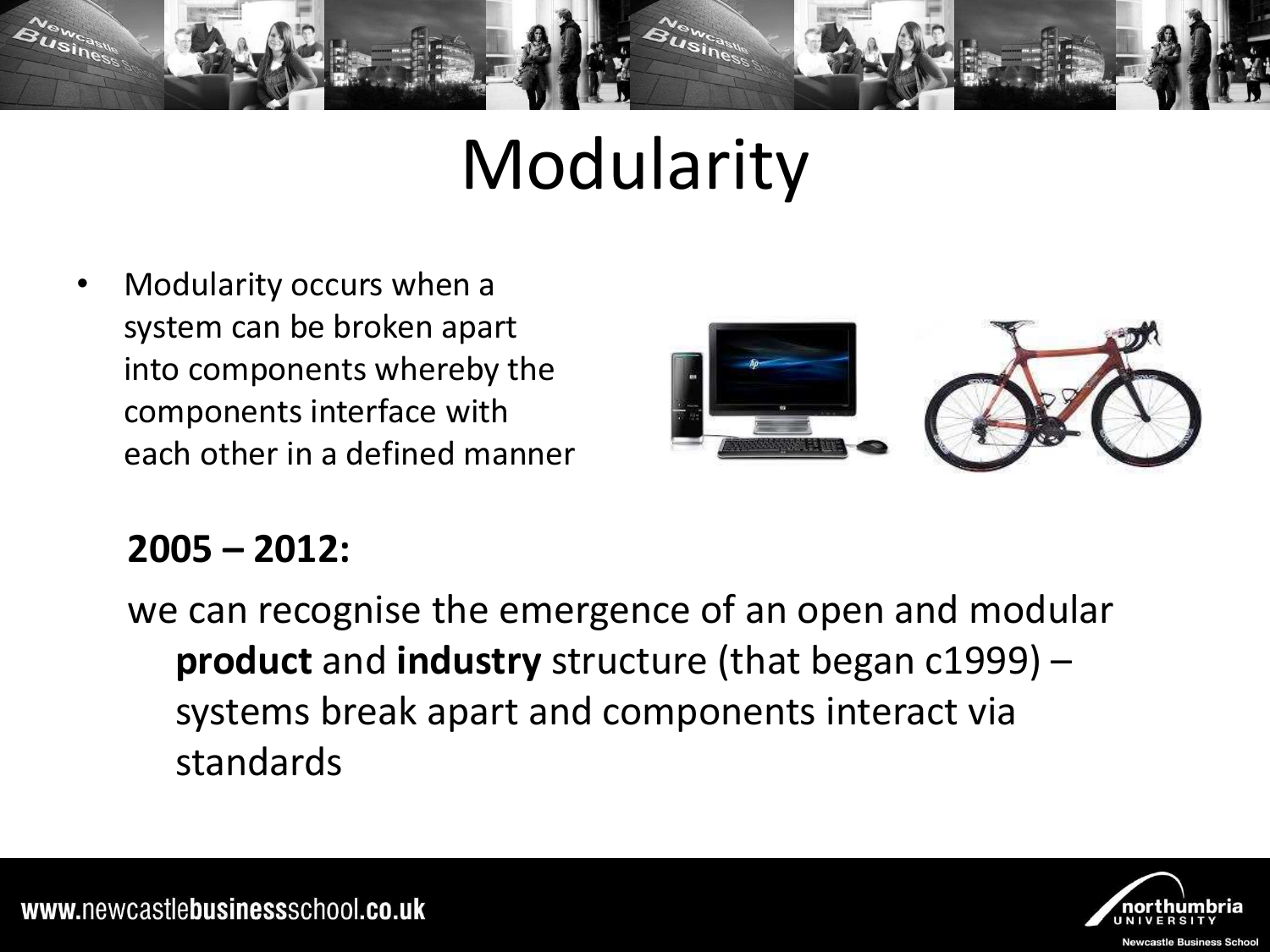

## (2) Complementarity

- **Generic complementarity** occurs when components in a system are abundantly available – reducing "value added"
- **Unique complementarity** occurs when managers perceive "value-added" by combining (integrating) components in a system in new and unique ways





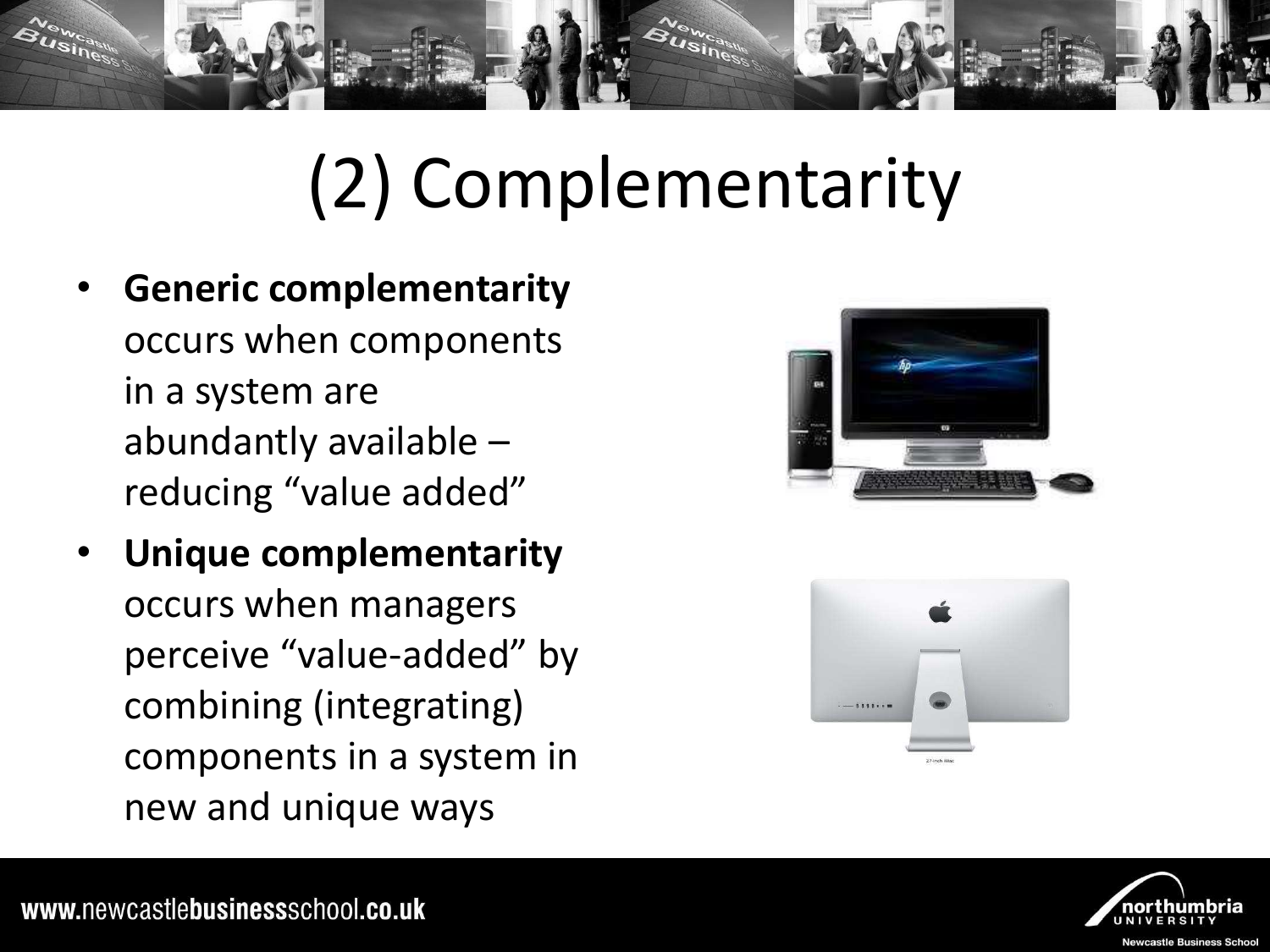

#### **Guided modularity**

- 1. Generic complementarity maintained
- 2. Non-unique
- 3. Weak organisational ties along value chain
- 4. "Manufacturer" in control
- 5. Market contracts

## **How?**

### **Power blocks**

- 1. Some unique complementarity
- 2. Component exclusivity
- 3. Stronger organisational ties along value chain
- 4. "Manufacturer" in control
- 5. Opportunity to rebuild capability and component knowhow
- 6. Market / hybrid contracts

### **Reintegration**

- 1. Unique complementarity
- 2. Acquisition of component suppliers = unique complementarity
- 3. Opportunity to leverage capability and component know-how
- 4. Forces horizontal and vertical integration along entire value chain

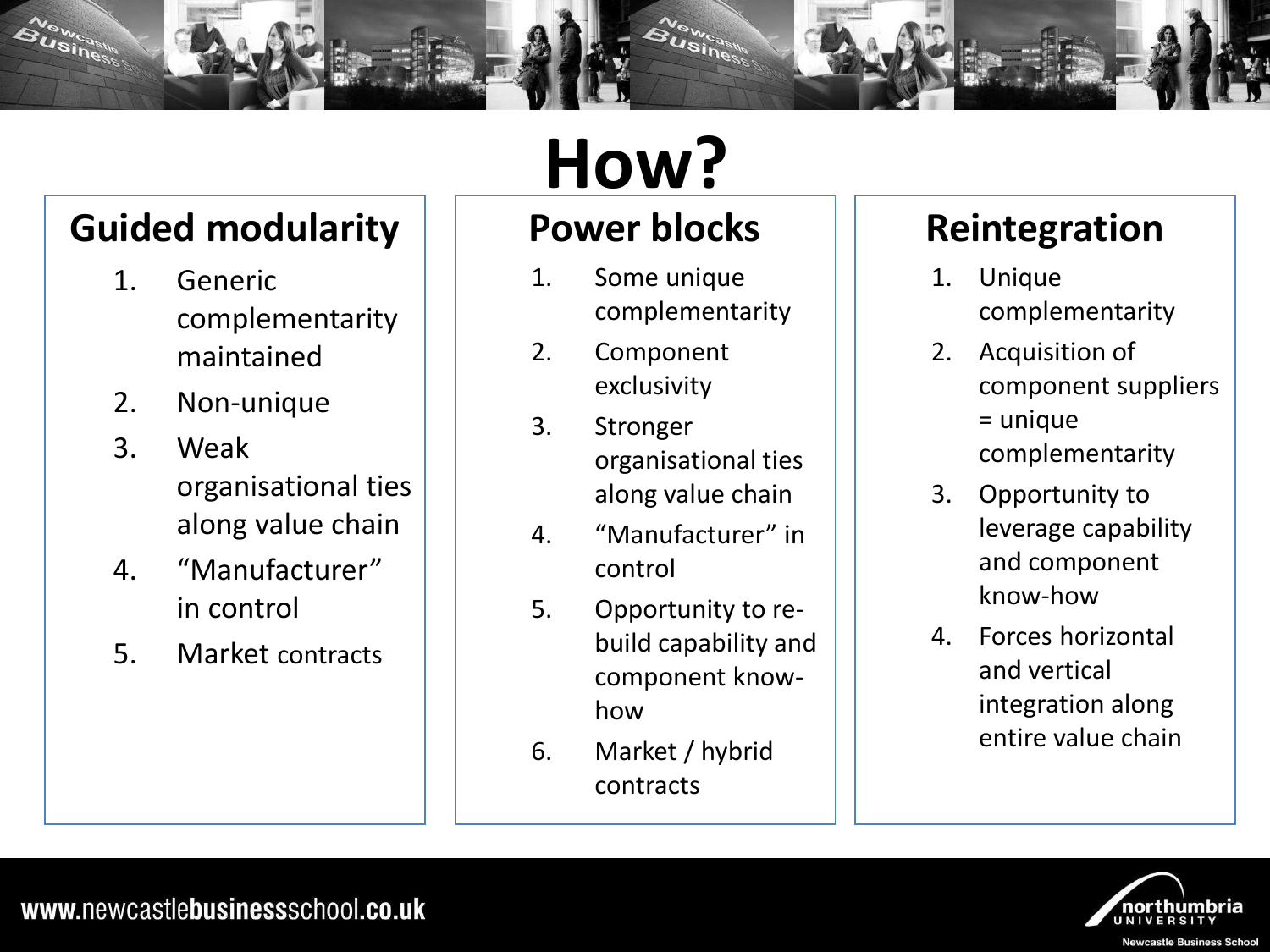

### **What next?**

### Speculation.........

### .but we can look to studies of other industries.......



www.newcastlebusinessschool.co.uk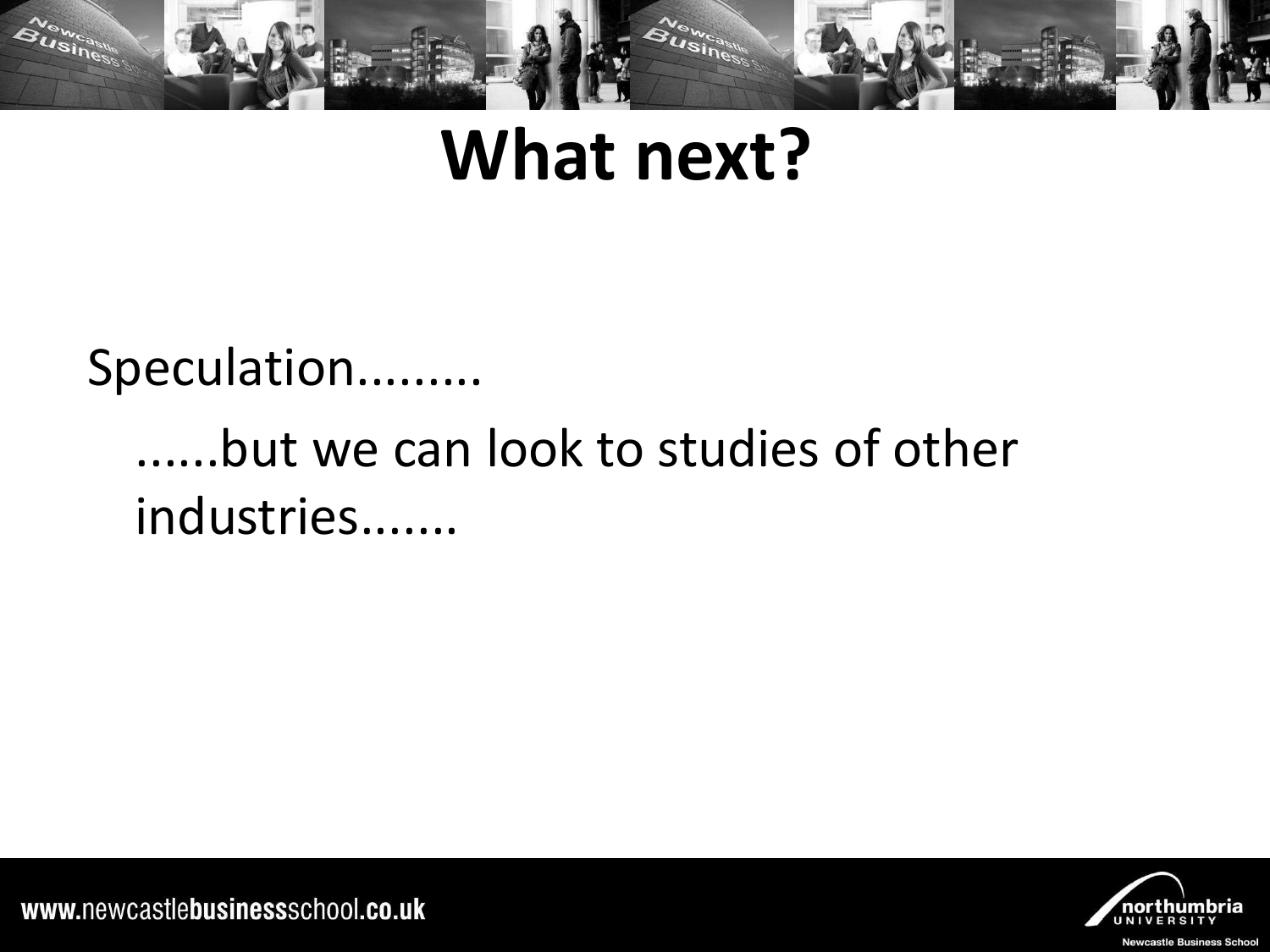

## A bit more theory...

- Reintegration begets further integration  $-$  "centrifugal forces"
	- As suppliers/distributors are acquired, the existing pool of suppliers/distributors reduces
	- The size of the market for supplying/distributing reduces, forcing horizontal integration along the value chain
	- The frictional costs of using the market eventually increases, pushing contract prices up, further promoting integration
	- Some suppliers/distributors may forward or backward integrate to protect existing "value" or exploit unique complementarity

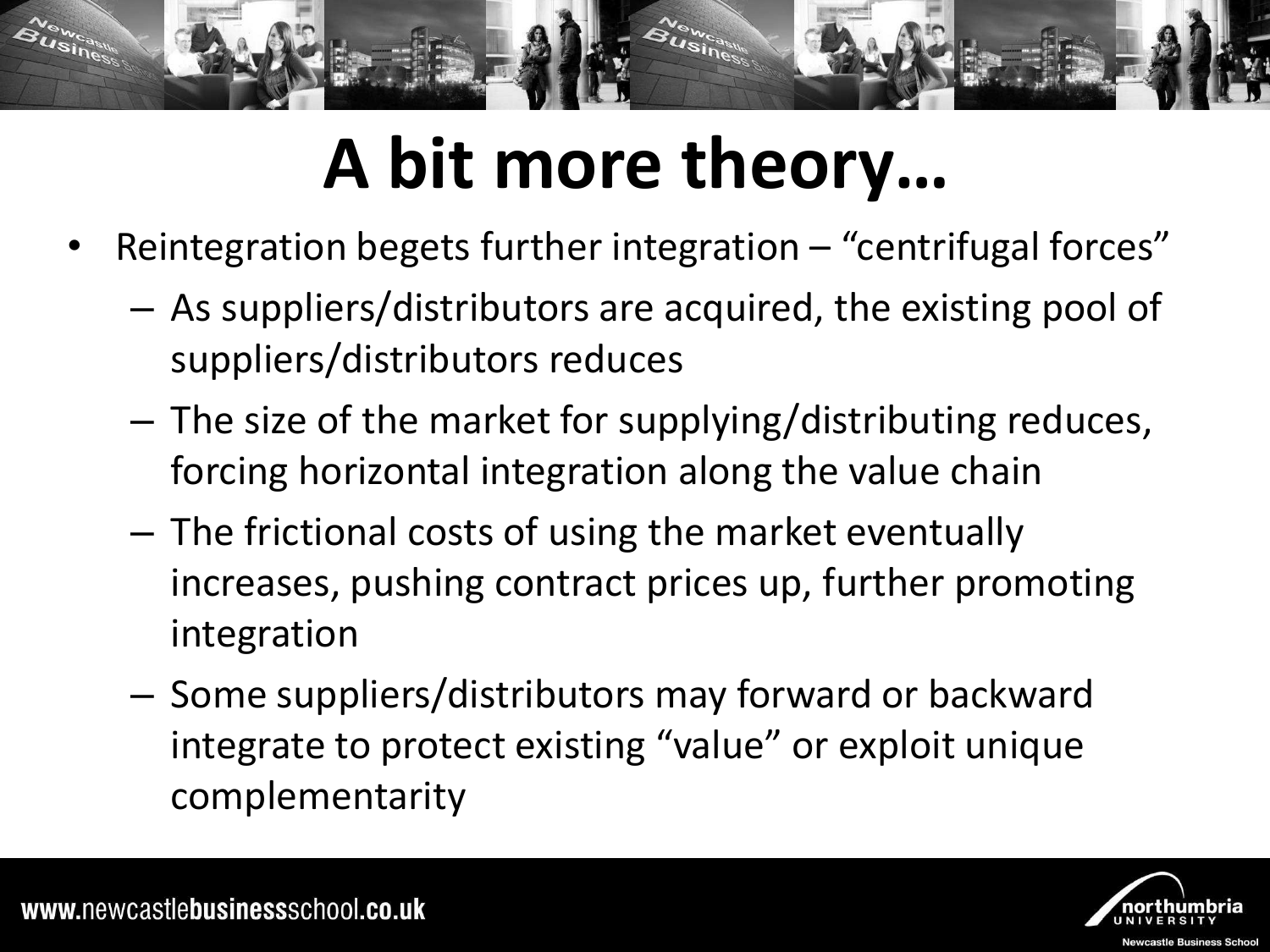

# **What next?** *Certain…*

- Platforms
	- Further backward and forward vertical integration, via acquisition, where unique complementarity is perceived
	- Creation of uniquely complementary bundles of components (linked to unique capabilities/target markets) – also leveraged via "power blocks"
	- Disintermediation of many downstream "SME" FA's (via consumer platforms/technology-enabled advice)

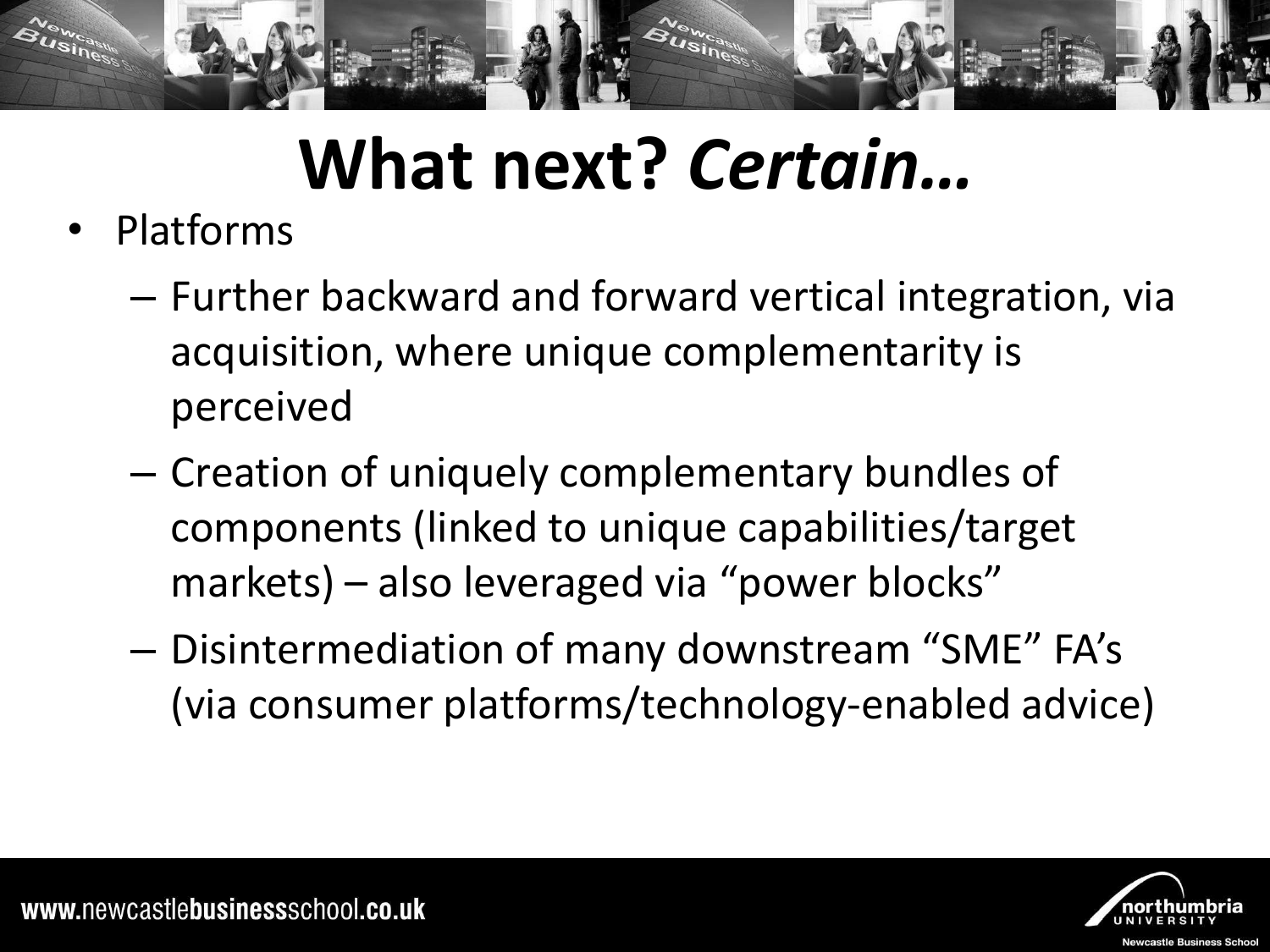

# **What next?** *Probable***...**

- Left with a handful of platforms operating in differentiated segments (based upon bundles of "uniquely" complementarity" bundles)?
- Open and modular (generic complementarity) platforms likely forced up-market into smaller segments
- Left with a more powerful FA market Power block member? Product provider?
- Upstream component suppliers, acquired, exited, or serving a much more powerful platform or FA customer

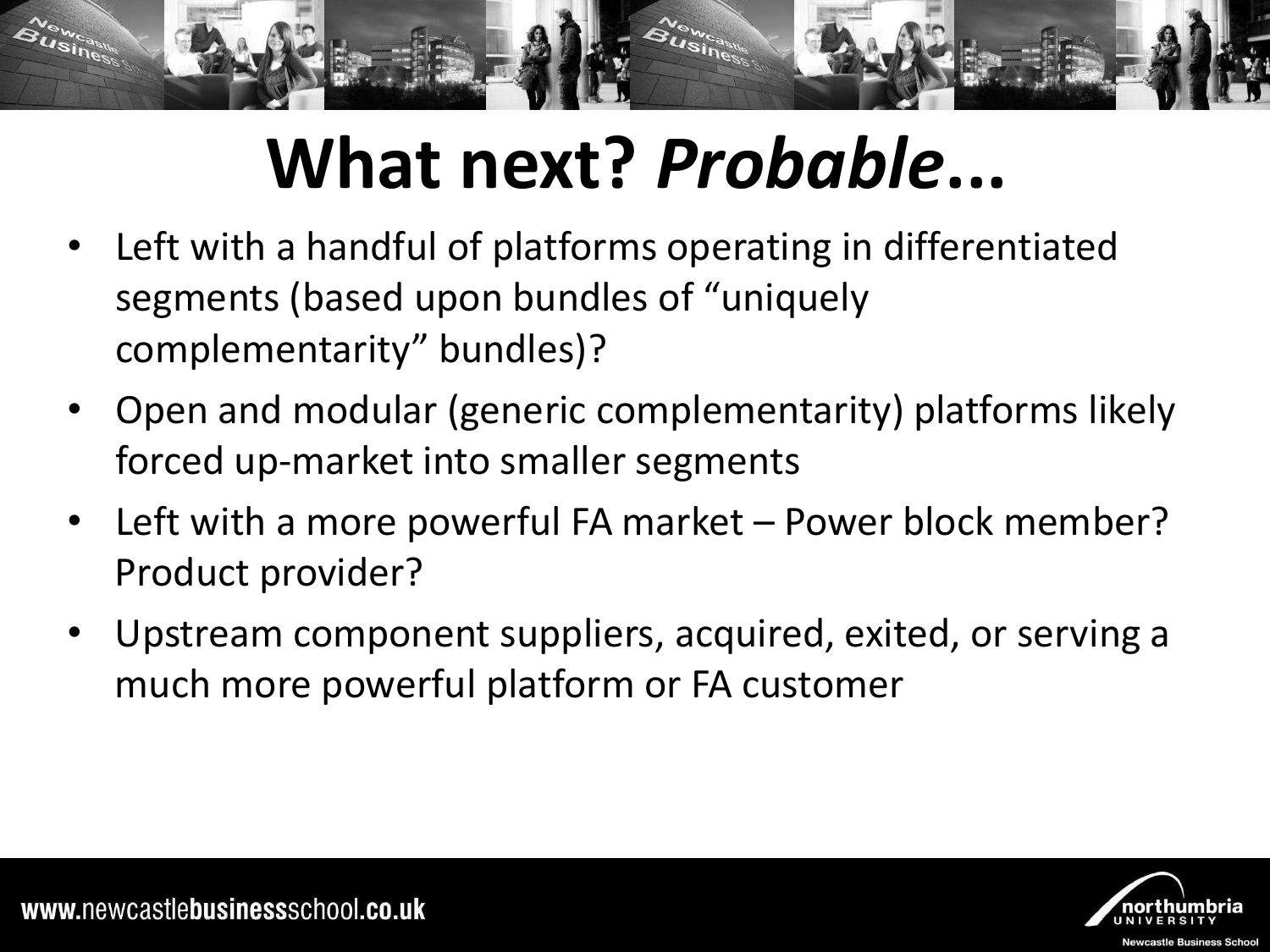

# **What next?** *Possible***...**

- Reintegration occurs across value chains, not just within FA channel – ie workplace, corporate, investment dealing platforms, etc
- FA firms with capabilities in product provision, fund management across the consumer/workplace channels may establish themselves in the platform space
- Market possibly ripe for......
	- an ultra-low cost operator in the consumer platform segment? Who?
	- a new type of intermediary? Think confused.com / rightmove.co.uk